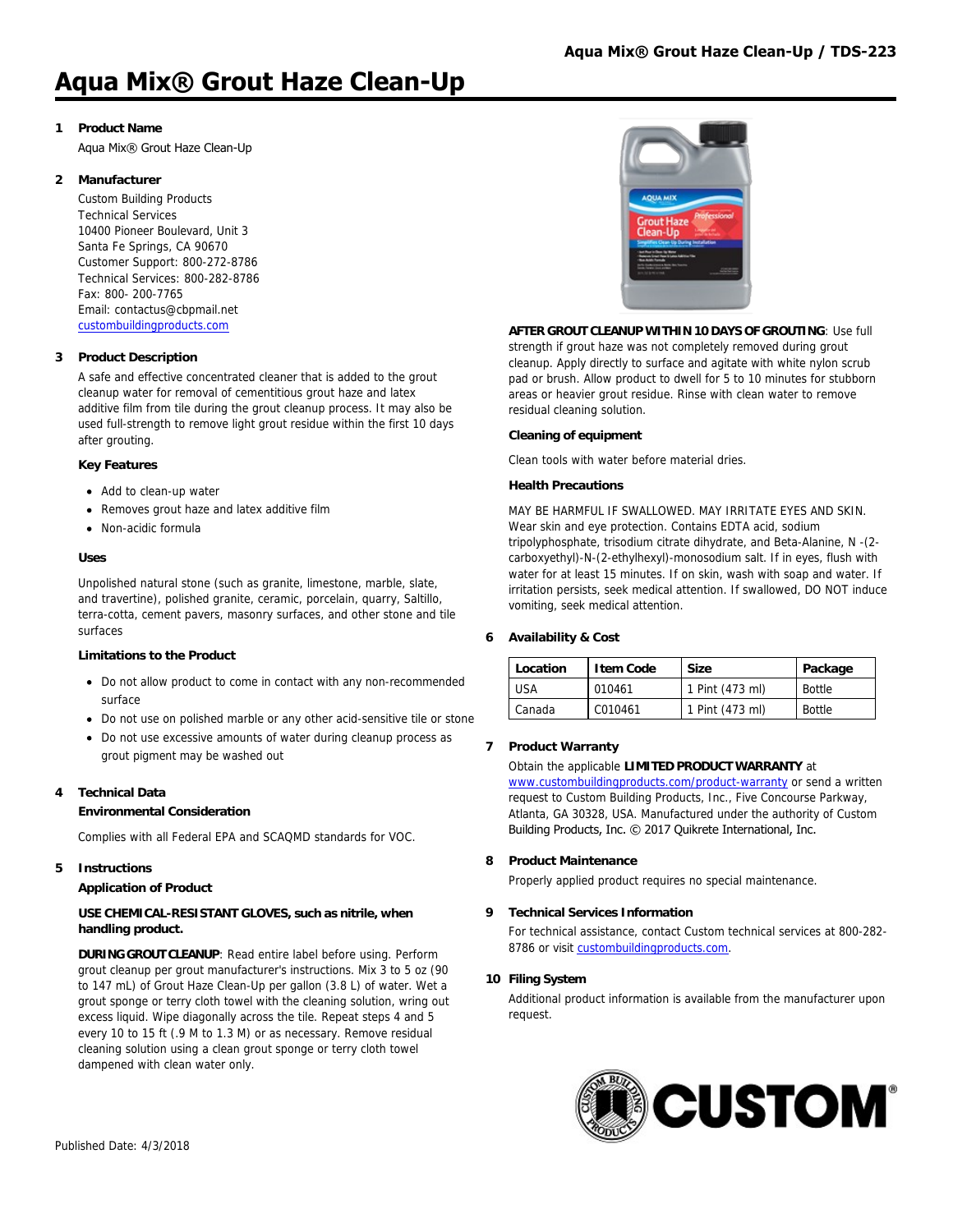## **Aqua Mix® Grout Haze Clean-Up**

## **VOC Content**

No VOCs

#### **Handling & Storage**

- Close container tightly after each use
- Store in original container only
- Store in and use in temperatures between 45° F to 85° F (7.2° C to 29.4° C)
- Store in areas inaccessible to small children
- Do not reuse empty container, wrap and discard in trash or recycle

## **Related Products**

Aqua Mix® Grout Sealer